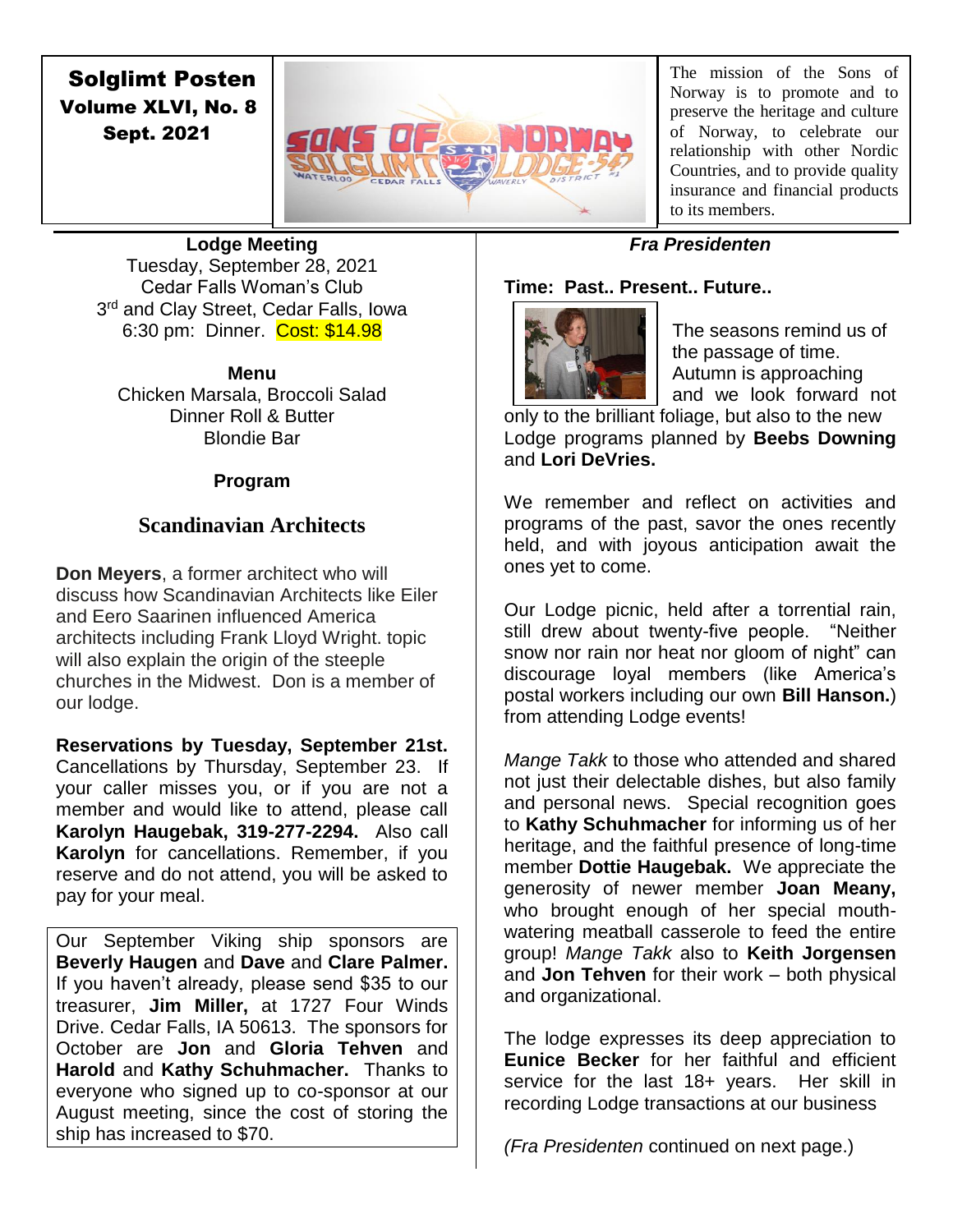### *(Fra Presidenten,* continued)

meetings and supportive attitude and her willingness to serve as our secretary. She is a special Norwegian gem and will always be remembered by our Lodge and individuals. Our Lodge was blessed by her presence and example. We wish her well as she moves to her new home.

As we bid farewell to **Eunice** we extend our greetings to new member **Glenda Timmer,** a retired music teacher from Allison, Iowa. **Glenda's**  father is from Norway. Welcome, **Glenda;** we look forward to your presence at our Lodge gatherings and hope you will be involved in special activities!

**Clare Palmer, President**

#### **Business Meeting, Aug. 10, 2010**

Members Present: **Clare Palmer**, **Jon Tehven, Jim Miller, Keith Jorgensen, Gloria Tehven, Beebs Downing**

**Eunice Becker** has resigned as *Solglimt* Lodge Secretary because of health reasons. We thank her for her many years serving as our Secretary and wishing her a speedy recovery.

**Jon Tehven** reported that at Sturgis Falls 4 individuals who registered for the SON Christmas ornament prize were interested in learning more about SON. At Nordic Fest there were 3 area residents interested in learning more about SON.

It was proposed having a Membership Dinner in October. **Keith Jorgensen** will check out possible locations.

**Jon Tehven** has spoken to new member **Glenda Timmer** who lives in Allison. Her father came from Norway and she is a retired music teacher.

Having a memorial service in October was discussed. Our lodge will send a memorial to the Sons of Norway Foundation, honoring **Arlene Reinertson**.

The 2021 - 2022 contract with the Cedar Falls Woman's Club was signed and **Keith Jorgensen** will deliver it. Effective September meal cost will be \$14.98. This increase includes a \$ .98 sales tax, which was never before included.

The Committee discussed that the cost of the meal includes parking, cost of food, labor cost to prepare

the meal and set-up before the meal and clean up after, tip for the staff, and use of the facility.

**Jon Tehven** will look into registering our lodge with the IRS as a 501(3)(c) organization. The advantages could be no sales tax on our meals and all donations to the lodge would be tax deductible, such as Sturgis Falls and boat storage donations.

Social Director **Beebs Downing** reviewed the 2021 - 2022 program schedule:

September 28: *Solglimt* member **Don Meyer** Scandinavian Architecture October 26: Chris & Mark McFate, Mark McCune, Deb & Doug Rassler Cruising the Arctic Circle November 16: Dr. Joel Haack The Abel Prize in Mathematics Silent Auction December 14: Dr. Joel and Linda Haack A Norwegian Christmas *Hors d'oeuvres*: 5:30 p.m. January 22, 2022: *Solglim*t member **Kris Meyer** *Frokhost:* 9:30 Sharing Our Stories

**Beebs** indicated that she and **Lori** have some program ideas to share with the 2022 Social Directors **Pam Flanders** and **Linda Benson**.

#### 2022-2023 Lodge meeting dates are:

January 22, February 22, March 22, April 26, May 24, June 24-26 SF Days, July 28-30 Nordic Fest, August 23, September 27, October 25, November 15, December 20, January 28, 2023.

The **2022 District 1 Convention** is scheduled for June 2 - 4 at Cragun's Resort in Brainerd, MN. Each lodge is entitled to have 2 delegates and 2 alternate delegates and 1 additional delegate for every 100 lodge members or fraction thereof. Delegates must be selected no later than March 1, 2022.

Our lodge **Bylaws** were last updated in December 2004 and a lot has changed. We will discuss the needed updates in September and vote in October.

*Solglimt* Lodge members were recognized in the Summer **NE Iowa Food Bank** bulletin.

The facility where we store our Viking ship has a new owner who has increased the rental cost from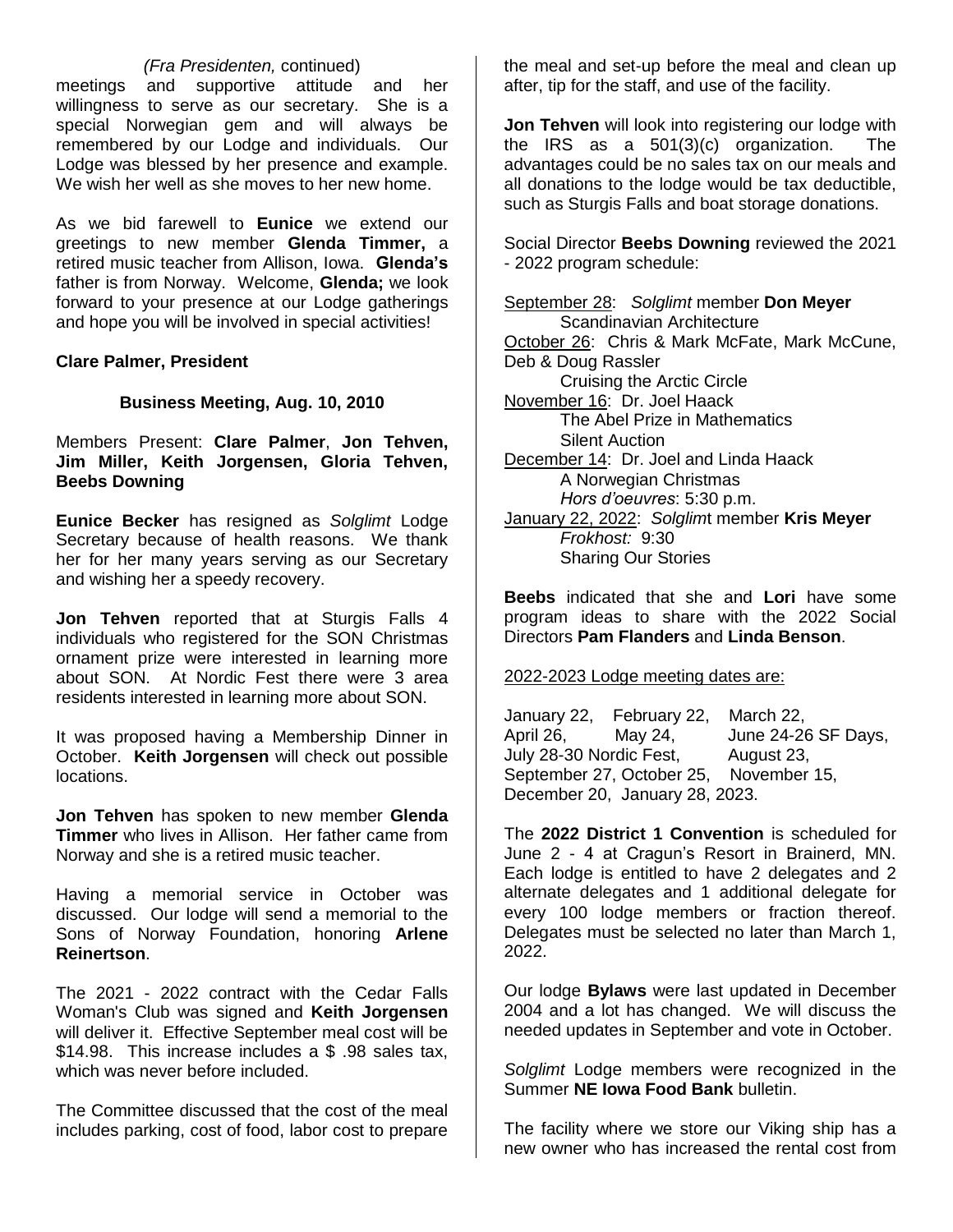**\$35 to \$70 a month.** The Executive Committee is asking that an additional member(s) consider signing up to cover the new rental costs.

Respectfully submitted,

**Jon Tehven**, Secretary *Pro Tem*

### **Lodge Member News**

Congratulations to **Cheryl Moore**  for eight years teaching instrumental music at Valley Lutheran School.



### **A Note from Eunice Becker**.

After messing up my knees and back, it was determined that I could not remain in my home –



too many steps. So my daughter, virtually single-handedly, cleared out my house and arranged my move to Terrace Glen, a senior living facility n Marion near her home in Cedar Rapids. I'm getting along better; still getting used to my new

surroundings!

Congratulations to **Don Meyer,**  who has retired as a Development Officer at Wartburg College. Good luck as you begin a new adventure!



### **Address Changes**

#### **Eunice Becker:**

Terrace Glen 3400 Alburnett Rd. #217 Marion, IA 52302

**Chris** and **Joel Johnson** 1127 Elizabeth Drive Waverly, IA 50677

**Jon** and **Gloria Tehven** 1103 Bach Drive Waverly, IA 50677

### **Leslie Reinertson**

1044 9th Street #12 Jessup, IA 50648

#### **August 24 Lodge Meeting**

Solglimt Lodge members met at the Cedar Falls Boat House on Tuesday, August 24, for their annual indoor pot luck picnic.



22 Lodge members and three guests were in attendance: **Joe Meany**, husband of **Joan Meany, Austin Kelderman**, great grandson of **Dottie Haugeback** and **Sam Glaspie**, granddaughter of **Ron** and **Sharon Lance**.



Joe Austin & Sam

**Gloria Tehven** explained the new rental rate to store our Viking Ship and asked members to consider signing up for the extra charge. She announced that there would be a drawing for a Viking Ship of those who signed up to sponsor our ship. All months through May 2022 are now signed up. Thanks to our *Solglimt* members!

**Keith Jorgensen** entertained us with a Norwegian joke and displayed his Viking Cruise Ship shirt.

July birthdays were recognized and an August birthday was **Dottie Haugebak's** 98th and we sang Happy Birthday to all.

**Kathy Schuhmacher** announced that she and **Harold** have booked a trip to Norway in 2022.

*Solglim*t President **Clare Palmer** presented **Bill Hanson** with his Golden Membership certificate and pin . . . about a year after he had achieved this milestone.



Golden Membership is award to members who are 65 years of age and have been a member in good standing for 30 years or more.



 President **Clare Palmer** awarded **Carol Pett** her Sports Medal for 2020.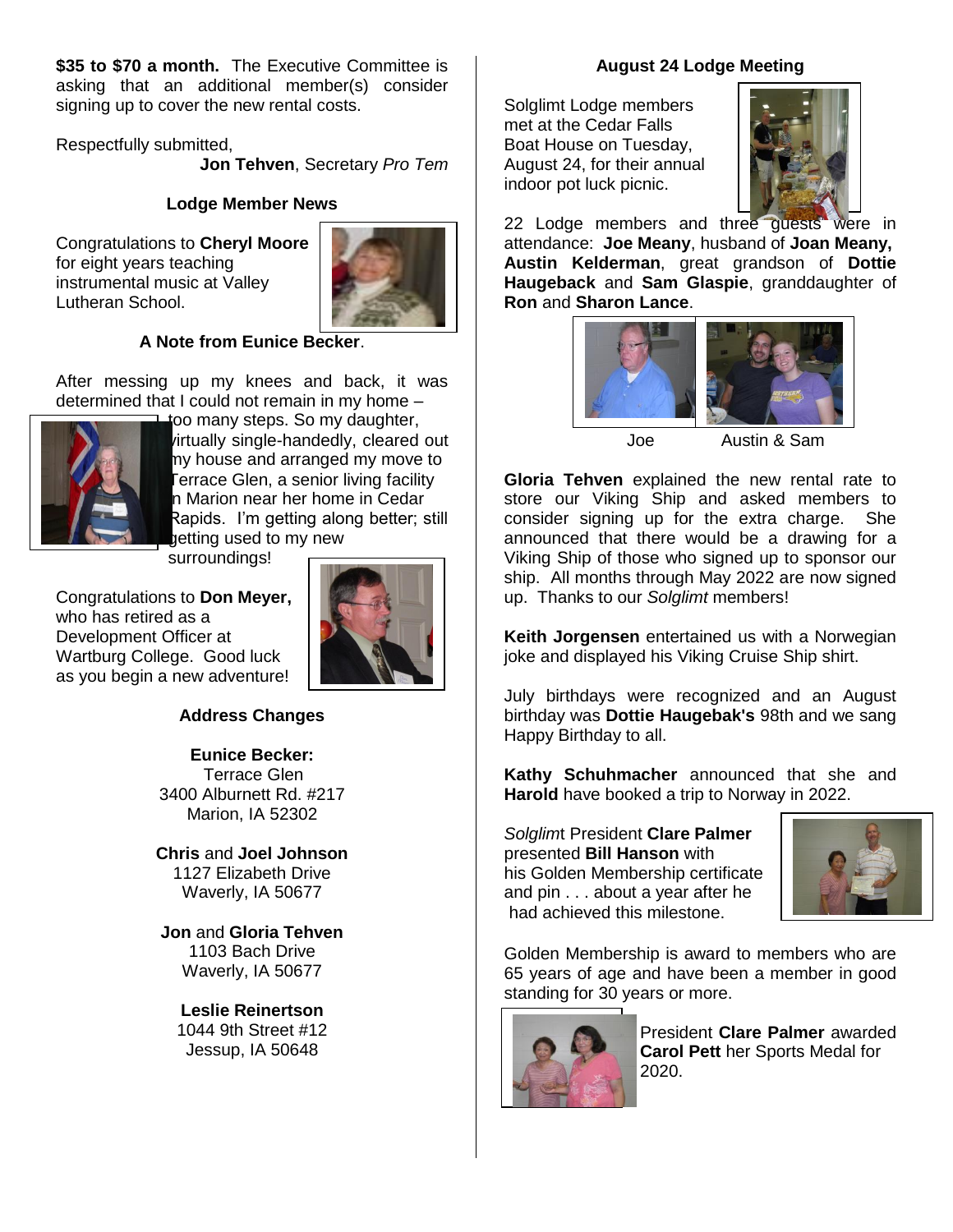**Beebs Downing** shared about growing up and all the Norwegian food she enjoyed.

She also reminded us about our January 2022 meeting with **Kris Meyer** and that we should have our 'story' ready for her.

**Don Meyer** has retired as a Development Officer at Wartburg College

Respectfully Submitted **Jon Tehven**, Secretary *Pro Tem*

### **Book Club**

The *Solglimt* Book Club will meet on Monday, September 20th, 12 noon, at New Aldaya.

The book for this month is We Die Alone by David Howorth. It is a WWII story about a Norwegian soldier.



## **From Jim Miller**

I heard this when visiting at church service in South Dakota:

Duh preacher was preaching about humility and Ole was glad as he felt he vas quite humble.





But den he became sad because he thought perhaps being glad about being humble maybe showed he vas not so humble.

Den he thought that wven he became sad about being glad that he as humble, showed that fur sure he vas indeed humble.



He den became glad again.

### **Editor's Note**

**Kathy Schuhmacher** gave me the recipe for the delicious Bløtkake ("wet cake") that she brought to our picnic gathering in August. Copies of the recipe will be available at our September meeting. If you can't attend the meeting and want a recipe, contact me and I will mail it to you.

### **News from Norway**

The last Norwegian soldiers serving in Afghanistan left from Kabul airport the night of August 30, marking the end of 20 years of military presence in that country.

The soldiers had been serving at the Norwegianstaffed field hospital at the Kabul airport and were evacuated on short notice due to security concerns at the airport. (August 31 *Norwegian American*)

### **September Dates**

**Labor Day** is a United States federal holiday observed on the first Monday of September annually. The day celebrates the American labor movement and the contributions and achievements of the American worker.

**Grandparents Day** is held on the first Sunday of September after Labor Day, by honoring grandparents. September 12, 2021.

## **September Equinox**

Autumn Starts: Wednesday, Sep 22 2:21 pm CDT

Autumn Ends: Tuesday, Dec 21 9:59 am CST

The first day of autumn often called fall (September equinox or autumnal equinox) is when the sun shines directly on the celestial equator passing from north to south and the length of day and night are almost the same. This is referred to as astronomical autumn or the September equinox.

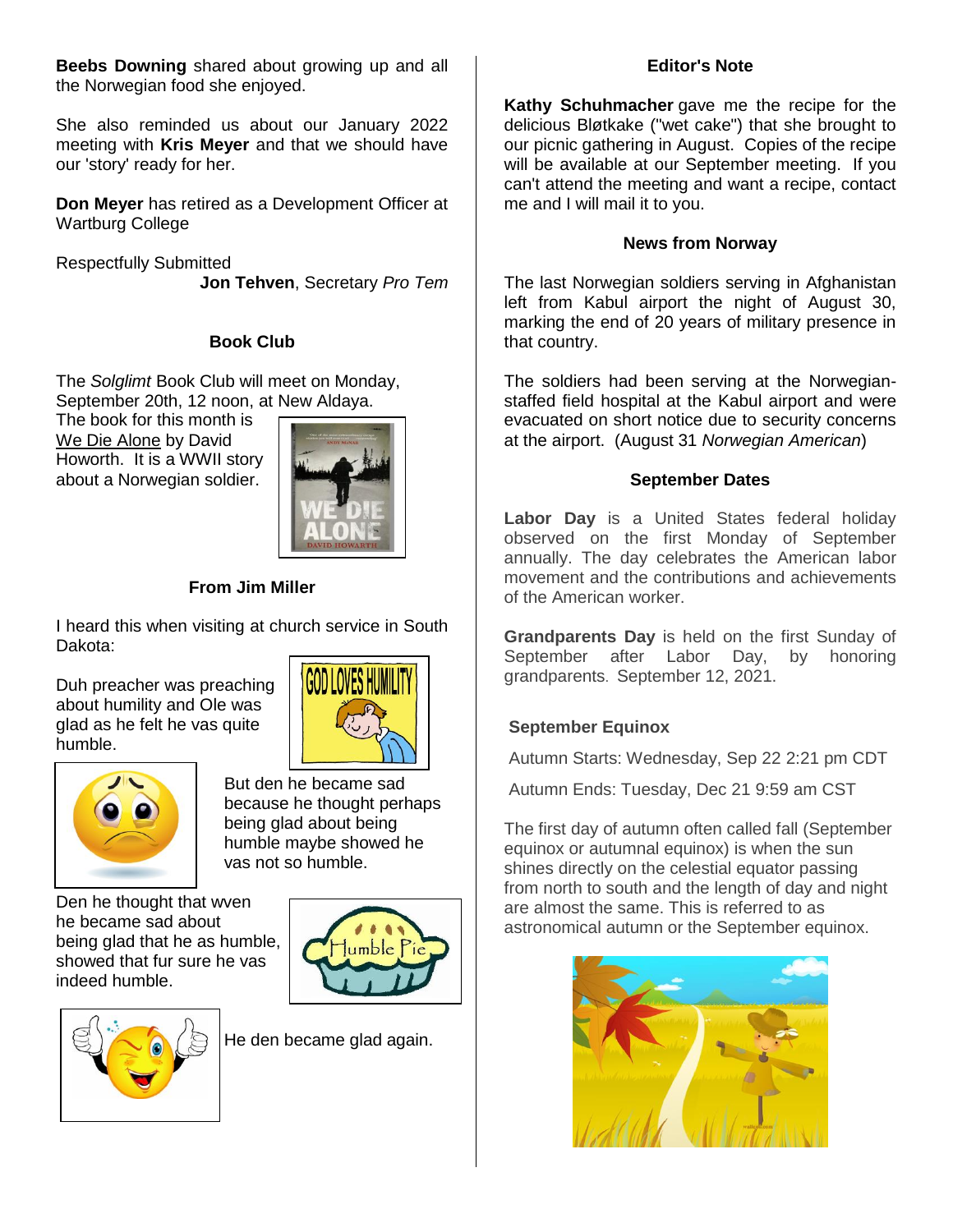*Solglimt* **Contacts 2021** Presdient: Clare Palmer 266-8635 dandcpalmer@cfu.net Vice-President: Jon Tehven 352-6094 tehven@msn.com Secretary: Eunice Becker 233-1316 [beckerwoodwkg@aol.com](mailto:beckerwoodwkg@aol.com) Treasurer: Jim Miller 277-6276 jimnvivian@cfu.net Membership: Strategic Planning Committee Counselor/Past President: Keith Jorgensen 277-1537 kjorgensen@cfu.net Social Directors: Beebs Downing 232-6360 Pud319300@yahoo.com Lori Devries 230-8862 saydev@aol.com Assistant Social Directors: Linda Bensen Pam Flanders Cultural Directors: Linda Bensen 235-9485 [mayfairtwo@aol.com](mailto:mayfairtwo@aol.com)  Pam Flanders 319-939-1266 mpflanders@mchsi.com Editor: Gloria Tehven 352-6094 [gtehven@live.com](mailto:gtehven@live.com) Marshal: David Haugebek Greeters: Ron and Sharon Lance Publicity Director: JoAn Headington Historian: Eunice Becker Musicians: Kathy Schuhmacher [schuhmacherkl@gmail.com](mailto:schuhmacherkl@gmail.com) 596-0034 Open Sports/Youth: Carol Pett 559-0539 cpettgirl@yahoo.com Telephone Chr. Karolyn Haugebak 277-2294 [dkhaugebak@cfu.net](mailto:dkhaugebak@cfu.net) Auditors: Mike Butler, Dave Palmer Sunshine Chr. Beverly Haugen 266-2269 bhaugen@cfu.net

#### **Treasurer's Report Jim Miller**

1. Checking/Savings Accounts Balance on 8/1/2021……\$7048.94 Receipts………………….(+) 35.00 Sub Total…………………\$7083.94 Disbursements…………..(-) 0.00 Balance on 8/31/2021…..\$7083.94

2. Certificates of Deposit 4 \$1000 Certificates….\$4000.00 3. Savings Bonds (none) 4. Cash on Hand……………\$50.00

Total Assets 8/31/2021..\$11133.94

#### **The** *Lefse* **Catechism, continued**

**How can the spots on** *lefse* **be removed?** They can't. Attempts to cut away all the spots will lead to a truly holey *lefse.* We call those "reject *lefse"* (Still temptingly tasteful!) It's best to leave the spots there because nothing you do will get rid of them. The permanent spots remind us that we are in bondage to sin. Despite our best efforts, we cannot remove our spots nor free ourselves from sin. We are destined to the reject pile except for God's marvelous grace. For God will rescue us from the reject pile by covering us with forgiveness. While we try to become holey by our efforts, God makes us holy by covering our spots (or holes) with the blood of God's own Son Jesus. You can bet on that!

#### **What is the best way to eat** *lefse?*

You may butter it and sprinkle with sugar (white or brown) or try lingonberry jelly. Rolled up with *lutefisk* it becomes a Norwegian taco. Eat it with meat. Enjoy it any way you like! For a fresh-like tase, warm it in a microwave 15 seconds.



The best way to eat *lefse* is to share it with others. As you share *lefse*  with your family and friends, remember: your faith is most meaningful if shared with others, too. Don't hoard it for yourself. (It might get moldy.) Every Ole and Lena, by tasting the truth, will share the joy.

**My** *lefse* **is dried out. What does this mean?** It means you didn't eat it soon enough. Try taking a tablespoon or two of water, spread it on the *lefse* and microwave it for twenty seconds. The water will reconstitute the *lefse* and it will be (almost) as good as fresh.

God's people dry out and get stale too. We forget God's promise. We fall back into doing our own thing instead of living God's way. We lose hope and fall into despair. That's why it helps to walk wet. That means confessing our sins and receiving Christ's forgiveness every single day. When we take off our old clothes (our old way), Jesus gives us new clothes (God's righteousness) That's how we live our baptism. Baptism isn't a one-time deal. It means a new wardrobe daily. It means walking daily by God's grace.

To stay fresh, we need to grow every day. That means feeding on God's Word regularly (Bible study, devotional reading, worship, prayer, etc.). It means joining our brothers and sisters at the Lord's Table, where Christ offers us his own body and blood in and with the bread and the wine. At the table, we are encouraged in faith, given new life, forgiven our sins and reminded of God's promise of eternal life. Ya, sure, you betcha!

(The *Lefse* Catechism was written by Pastor Daniel Bowman, a Lutheran Pastor in Sacred Heart MN. Used with permission. To be continued in future POSTENS)